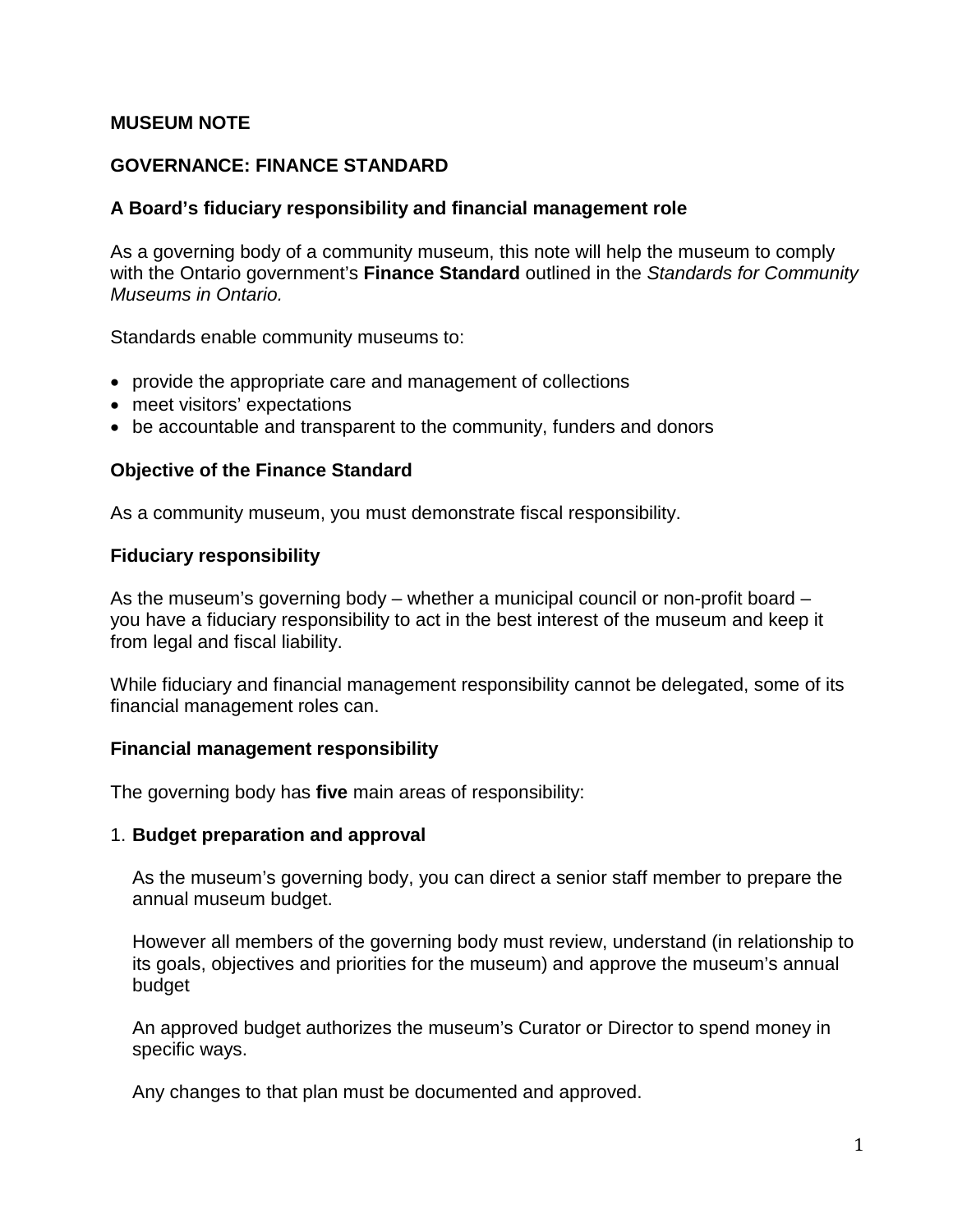# 2. **Financial reporting**

Since museums operate with public funds, the governing board is responsible for documenting how these funds were spent.

The governing board must:

- ensure the museum monitors and reports the use of **all** financial resources
- arrange for an annual audit or, if the museum's operating budget is below the audit threshold, arrange for a review engagement.

## **TIP**

Some organizations have found it useful to identify and account for all of the costs and revenues associated with a specific set of deliverables, instead of waiting for the year end audit.

## 3. **Monitoring revenue and expenditures**

As the **governing board**, you must ensure that there are adequate systems in place for budgeting and financial reporting*.*

The board must review the museum's revenue and expenses – usually presented as a Treasurer's report to the board - against the approved budget once a month, or at least quarterly.

## **TIP**

A review of your revenue and expenses on a monthly basis gives you the necessary time to revise your museum plans and activities in order to remain within your budget.

The museum's **director or manager** must ensure that ongoing revenue and expenditures are within the approved budget.

If significant changes occur, the director or manager must immediately bring them to the governing board's attention through established authority and reporting mechanisms as identified in your museum's policy (or by-law).

## 4. **Fundraising and sponsorship**

As the **governing board**, you are responsible for:

• ensuring that policies are in place for fundraising and sponsorship. Policies ensure that the museum's objectives and ethical standards are not compromised by commercial activities or sponsors' support.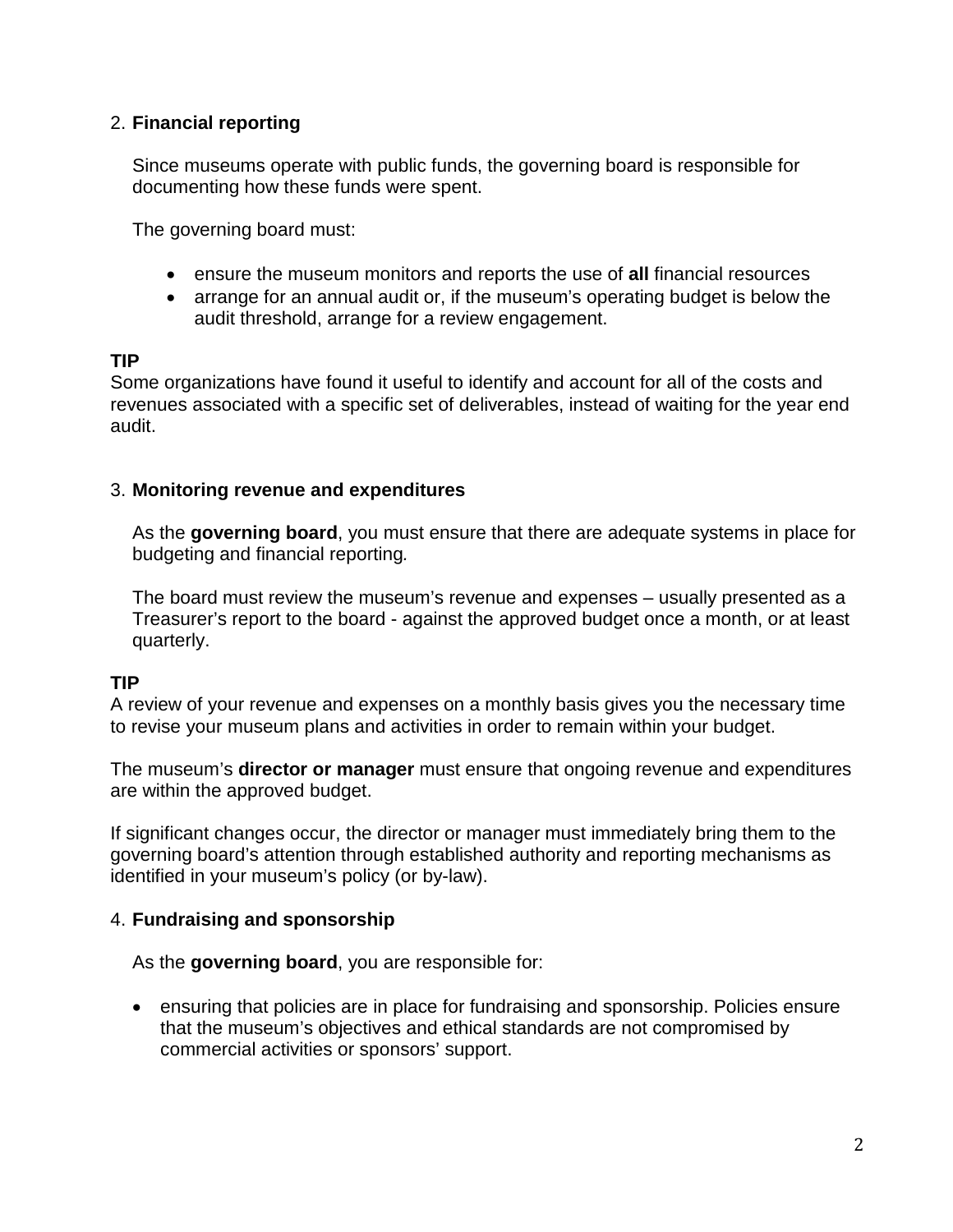• reviewing and approving, in accordance with its policies, **all** proposed fundraising activities; including those delegated to staff, a fundraising committee or undertaken by a Museum Friends organization.

Board members should contribute to the museum's fundraising activities to help staff and volunteers solicit funds from public and private sources.

# 5. **Asset management**

As the **governing board,** you must be familiar with and observe the "Terms and Conditions" on major bequests, endowments and any government grant funding accepted by the museum.

The board must have systems in place to ensure the safety of the museum's collections (considered the 'public trust') and for maintaining the financial sustainability of its fixed assets (land, buildings, equipment).

Collections should **not**:

- be identified as capital assets on museum financial statements
- be capitalized or treated as financial assets in any other circumstance
	- $\circ$  Collections should not be identified as a source of income for the museum. It is unethical to sell objects from the collection in order to financially support the museum's operations, facility management, or any reason other than acquisitions or collections care in accordance with the standard and ethical practice regarding deaccessioning. Selling objects from the collection may result in making the museum ineligible for future funding.
	- o Since collections cannot be used to generate income, they should not be listed as assets on the museum's financial statements.

There are two exceptions to identifying museum collections as assets, in the sense of objects to which financial value can be attached:

- $\circ$  provision of a tax receipt to a donor: the appraised amount of the object, for the purpose of a tax receipt, should be provided by a third-party appraiser, engaged by the *donor* and not the museum.
- $\circ$  insurance purposes: if the museum chooses to insure the collection, the value of the collection should be appraised by an independent appraiser, and provided to the insurance company.

(Alberta Museums Association, Standard Practices Handbook for Museums, 3rd edition, p.90 and Canadian Museums Association Ethics Guidelines, p.9)